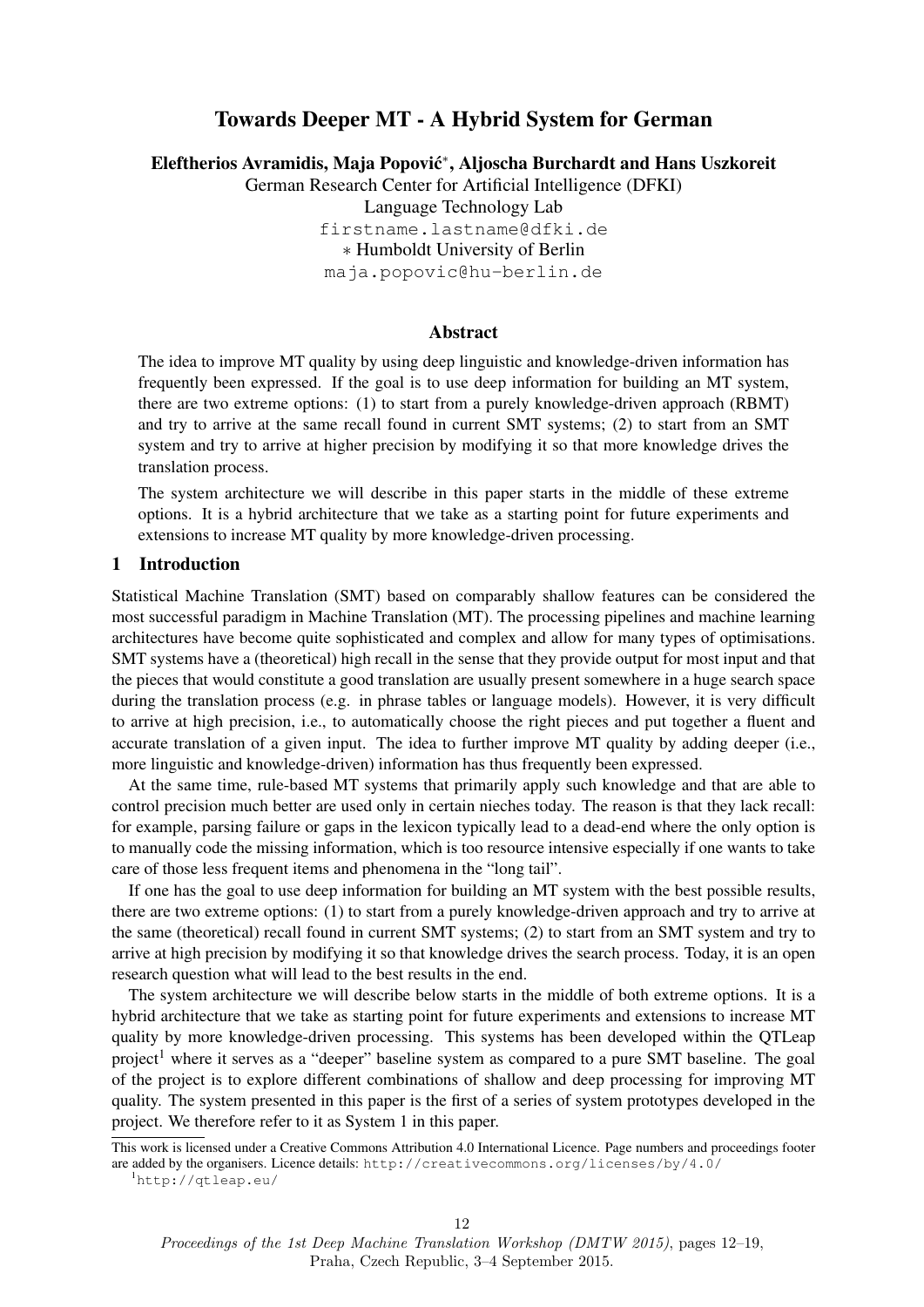

Figure 1: Architecture of System 1.

# 2 A Hybrid System Combination for German↔English

The fact that German is relatively well-resourced in comparison to other language pairs has allowed MT researchers to build strong statistical systems with very good performance on a lexical or a local level (Bojar et al., 2014). The German-English MT system we present here (System 1) aims to effectively incorporate deep linguistic processing into existing successful machine translation methods for this language pair.

Since our main goal is to achieve a high-quality system that allows for experimentation, competes with state-of-the-art systems, and can be useful in the projects real use-case scenario (translating user queries and expert answers in a chat-based PC helpdesk scenario), we use a system implementation that takes advantage of deep transfer and also includes a statistical mechanism that enhances performance by keeping the best parts from each employed method. Figure 1 shows the overall hybrid architecture that includes:

- A statistical Moses system,
- the commercial transfer-based system Lucy,
- their serial system combination, and
- an informed selection mechanism ("ranker").

The components of this hybrid system will be detailed in the sections below.

# 2.1 Statistical MT system: Moses

Our statistical machine translation component was based on a vanilla phrase-based system built with Moses (Koehn et al., 2007) trained on the following corpora: Europarl ver. 7, News Commentary ver. 9 (Bojar et al., 2014), Commoncrawl (Smith et al., 2013), and MultiUN (Eisele and Chen, 2010) as well as on the following domain corpora: the Document Foundation (Libreoffice Help – 47K sentence pairs, Libreoffice User Interface – 35K parallel entries), the Document Foundation Terminology (690 translated terms), the Document Foundation Website (226 sentence pairs), Chromium browser (6,3K parallel entries), Ubuntu Documentation (6,3K sentence pairs), Ubuntu Saucy (183K parallel entries), and Drupal web-content management (5K parallel entries). Language models of order 5 have been built and interpolated with SRILM (Stolcke, 2002) and KenLM (Heafield, 2011). For German to English, we also experimented with the method of pre-ordering the source side based on the target-side grammar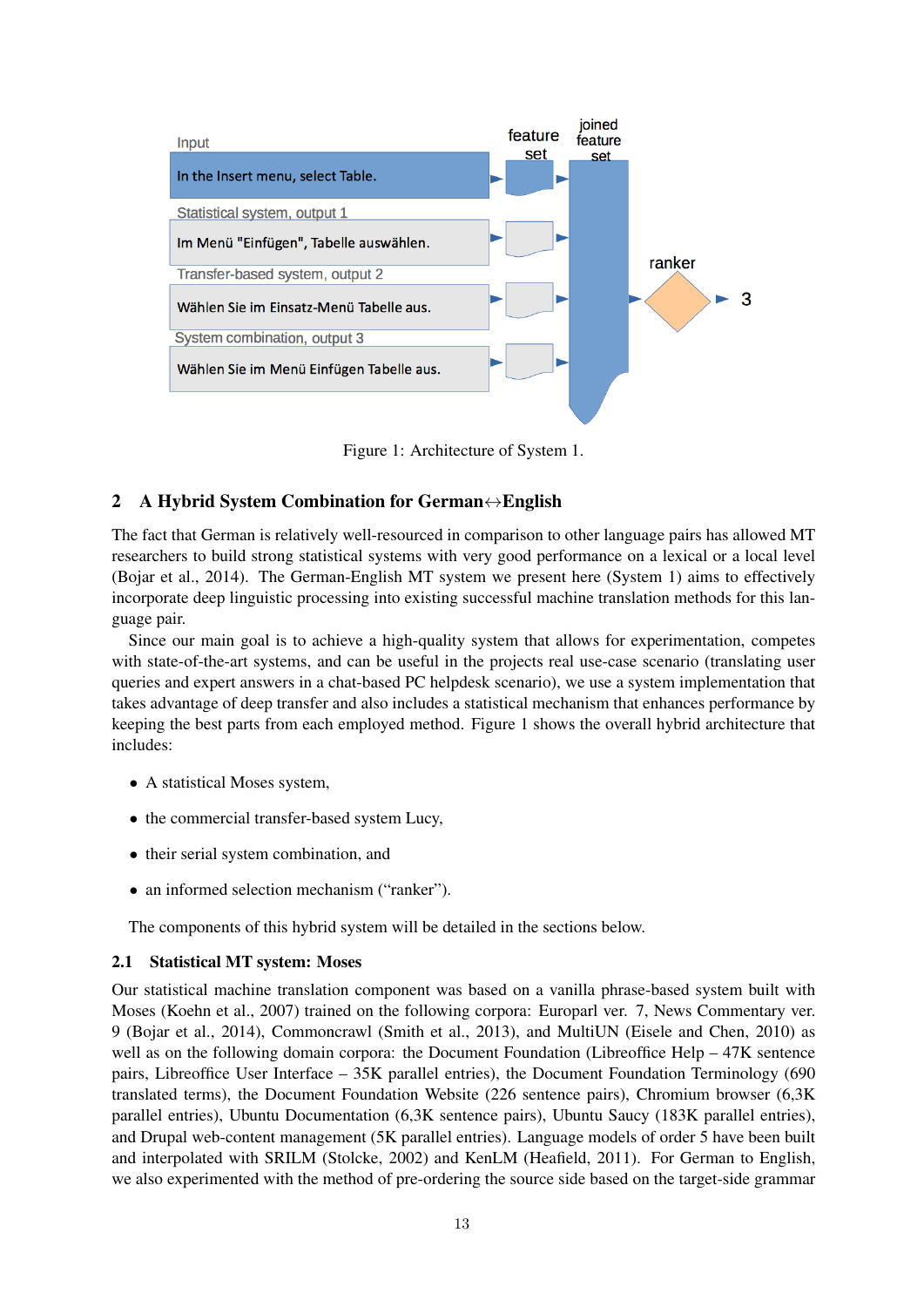(Popovic and Ney, 2006). As a tuning set we used the *news-test 2013*. In our architecture, this system on its own also serves as baseline.

### 2.2 Transfer-based MT system: Lucy

The transfer-based core of System 1 is based on the Lucy system (Alonso and Thurmair, 2003) that includes the results of long linguistic efforts over the last decades and that has successfully been used in previous projects including Euromatrix+ and QTLaunchPad.

The transfer-based approach has shown good results that compete with pure statistical systems, although its focus is on translating according to linguistic structures sets. Translation occurs in three phases, namely analysis, transfer, and generation. All three phases consist of hand-coded linguistic rules which have shown to perform well for capturing the structural and semantic differences between German and other languages. During the analysis phase, a parsing algorithm constructs a tree of the source language using a monolingual lexicon and the included grammar rules. The analysis algorithm reverts to a shallower analysis at the phrasal level in cases when the engine is not able to process the full tree. The analysis tree is subsequently used for the transfer phase, where deep representations of the source are transferred into deep representations of the target language using a bilingual lexicon based on canonical forms and categories. The generation phase creates the target sentence on the lexical level, using inflection and agreement rules between the dependent target language structures. A RestAPI allows the different processing steps and/or intermediate results to be influenced.

Deep features for empirical enhancement Although deep techniques indicate good coverage of a number of linguistic phenomena, each of the three phases may frequently encounter serious robustness issues and/or the inability to fully process a given sentence. Erroneous analysis from early phases may aggregate along the pipeline and cause further sub-optimal choices in later phases, thus severely deteriorating the quality of the produced translation. Preliminary analysis (Federmann and Hunsicker, 2011) has shown that such is the case for source sentences that are ungrammatical in the first place or that have a very shallow syntax with many specialized lexical entries. To tackle these issues, we combine the transfer-based component with our supportive SMT engine in the following two ways:

- (a) train a statistical machine translation to automatically post-edit the output of the transfer-based system ("serial combination")
- (b) use the post-edited or the SMT output in cases where the transfer-based system exhibits lower performance. This is done through an empirical *selection mechanism* that performs real-time analysis of the produced translations and automatically selects the output that is predicted to be of a better quality (Avramidis, 2011). Figure 1 shows the overall architecture of System 1 for en $\rightarrow$ de.

#### 2.3 Serial System Combination: Lucy+Moses

For automatic post-editing of the transfer-based system, a serial Transfer+SMT system combination is used, as described in (Simard et al., 2007) The first stage is translation of the source-language part of the training corpus by the transfer-based system. The second stage is training an SMT system with the transfer-based translation output as a source language and the target-language part as a target language. Later, the test set is first translated by the transfer-based system, and the obtained translation is translated by the SMT system. Figure 2 illustrates the architecture for translation direction en→de. Note that the notion of "German\*" in the figure is meant to distinguish the input and output of the SMT system. "German\*" is the normal output of the transfer-based system.

In this linear system combination, improvement of up to 6 absolute BLEU points has been achieved for both translation directions in several pilot evaluations. Nevertheless, the method on its own could not outperform the SMT system trained on a large parallel corpus. The example in Figure 1 nicely illustrates how the statistical post-editing operates.

While the original SMT output used the right terminology ("Menü Einfügen" – "insert menu"), the instruction (Im Menü "Einfügen", Tabelle auswählen) is stylistically not very polite. In contrast, the output of the transfer-based system (*Wählen Sie im Einsatz-Menü Tabelle aus*) is formulated politely,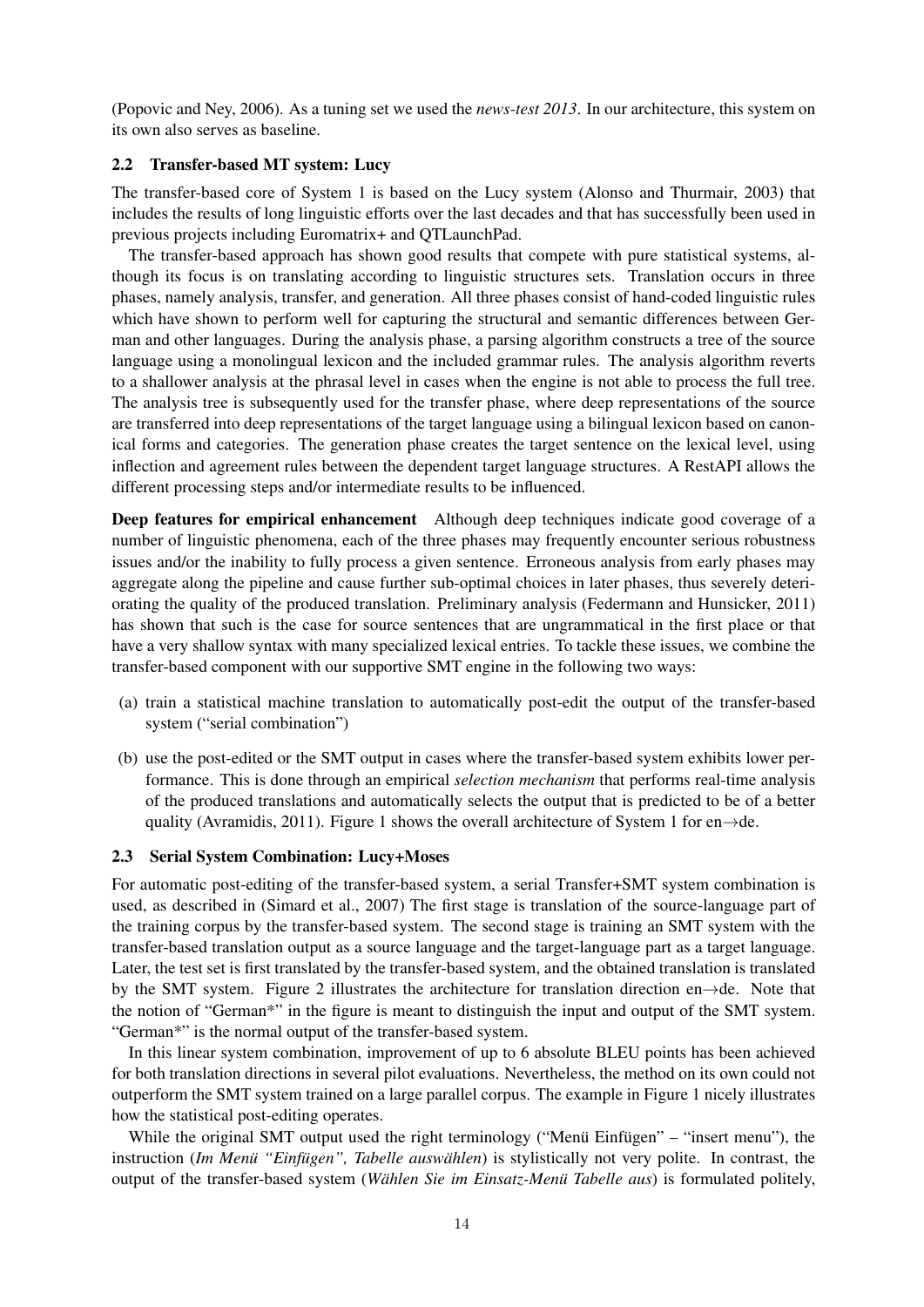yet mistranslates the menu type. The serial system combination produces a perfect translation. In this particular case, the machine translation (*Wählen Sie im Einfügen Menü Tabelle aus*) is even better than the human reference (*Wählen Sie im Einfügen Menü die Tabelle aus*) as the latter introduces a determiner for "table" that is not justified by the source.



Figure 2: Serial System Combination en→de.

# 2.4 Parallel System Combination: Selection Mechanism

The selection mechanism is based on encouraging results of previous projects including Euromatrix Plus (Federmann and Hunsicker, 2011), T4ME (Federmann, 2012), QTLaunchPad (Avramidis, 2013; Shah et al., 2013). It has been extended to include several deep features that can only be generated on a sentence level and that would otherwise blatantly increase the complexity of the transfer or decoding algorithm. In System 1, automatic syntactic and dependency analysis is employed on a sentence level, in order to choose the sentence that fulfills the basic quality aspects of the translation: (a) assert the fluency of the generated sentence, by analyzing the quality of its syntax (b) ensure its adequacy, by comparing the structures of the source with the structures of the generated sentence.

All deep features produced are used to build a ranker based on machine learning against training preference labels. Preference labels are part of the training data and indicate which system output for a given source sentence is of optimal quality. Preference labels are generated either by automatic referencebased metrics or derived from human preferences. The ranker is a result of experimenting with various combinations of feature set and machine learning algorithms and choosing the one that performs best on the project corpus. The selection mechanism is based on the "Qualitative" toolkit that was presented in the MT Marathon, as an open-source contribution (Avramidis et al., 2014).

Feature sets We started from feature sets that performed well in previous experiments and we experimented with several extensions and modifications. In particular:

- Basic syntax-based feature set: unknown words, count of tokens, count of alternative parse trees, count of verb phrases, parse log likelihood. Parse was done with Berkeley Parser and features were extracted from both source and target. This feature set has performed well as a metric in WMT11 metrics task.
- Basic feature set  $+17$  QuEst<sup>2</sup> baseline features: this feature set combines the basic syntax-based feature set described above with the baseline feature set of the QuEst toolkit. This feature set combination obtained the best result in the WMT13 quality estimation task.
- Basic syntax-based feature set with Bit Parser: here we replace the Berkeley parser features on the target side with Bit Parser.
- Advanced syntax-based feature set: this augments the basic set by adding IBM model 1 probabilities, full depth of parse trees, depth of the 'S' node, position of the VP and other verb nodes from the beginning and end of the parent node, count of unpaired brackets and compound suggestions (for German, as indicated by LanguageTool.org).

Machine Learning We tested all suggested feature sets with many machine learning methods, including Support Vector Machines (with both RBF and linear kernel), Logistic Regression, Extra/Decision Trees, k-neighbors, Gaussian Naive Bayes, Linear and Quadratic Discriminant Analysis, Random Forest

<sup>2</sup>http://www.quest.dcs.shef.ac.uk/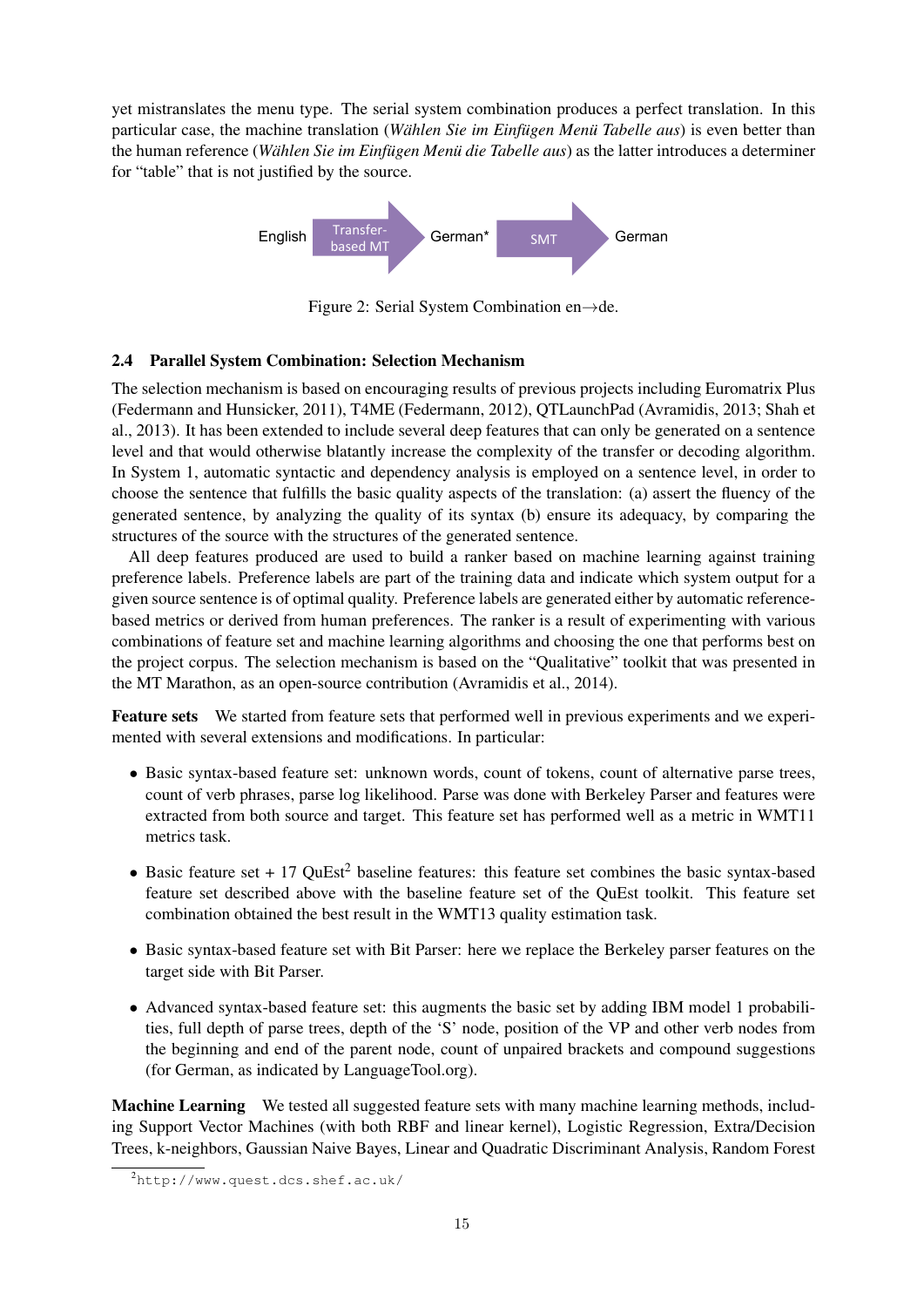and Adaboost ensemble over Decision Trees. The binary classifiers were wrapped into rankers using the "soft pairwise recomposition" to avoid ties between the systems.

The classifiers were trained on MT outputs of all systems that participated in the translation shared tasks of WMT (years 2008-2014). We also experimented on several sources of sentence level preference labels, in particular human ranks, METEOR and F-score. We chose the label type that maximizes (if possible) all automatic scores, including document-level BLEU.

Best combination The optimal systems used:

- 1. the *basic syntax-based feature set* for English-German, trained with Support Vector Machines against METEOR scores.
- 2. the *advanced syntax-based feature set* for German-English, trained with Linear Discriminant Analysis against METEOR scores as well.

Table 1 shows the results of the selection mechanism on a test set used in the QTLeap project that consists of 1000 German questions and English answers to be translated in the respective other language.<sup>3</sup>

The table quantifies the contribution of the three systems: Transfer-based, SMT, and the linear Transfer+SMT combination. It is notable that the mechanism in many cases favors transfer-based output, which is an indication that the deep features are active; one would have expected a bias towards SMT for a shallower selection mechanism. However, this first hypothesis needs to be confirmed by further studies.

|                               | <b>Transfer</b> | <b>SMT</b> | Transfer+SMT |
|-------------------------------|-----------------|------------|--------------|
| $de \rightarrow en$ questions | $45.2\%$        | 33.3%      | 23.8%        |
| $en \rightarrow de$ answers   | 42.5 %          | 16.3%      | 50.5%        |

Table 1: Percentages chosen automatically by the selection mechanism from each of the systems. Percentages which sum more than 100% indicate ties. When ties occur, there is a preset order of preference SMT, Transfer, Transfer+SMT.

### 3 Evaluation

#### 3.1 Automatic Evaluation

Translation results were evaluated using three automatic metrics: BLEU,<sup>4</sup> word-level F-score (wordF) and character-level F-score (charF) using rgbF.py (Popovic, 2012). F-scores are calculated on 1grams, 2-grams, 3-grams and 4-grams and then averaged using the arithmetic mean. The final score is obtained in the usual way and is the harmonic mean of precision and recall. Although BLEU is certainly the most used automatic metric, F-score has been shown to correlate better with human judgments, especially if n-grams are averaged using arithmetic instead of geometric mean. We also calculated character level F-score because the target language is morphologically rich.

As baseline, we used the Moses SMT system described above on its own. Following the evaluation scenario in the project, we evaluate on the translation of questions for the direction German into English and on the answers only for the direction from English to German. Table 2 shows the scores for the baseline (Moses) and contrasts them with the results for System 1.

The results show that System 1 performs comparably to the baseline for translation of questions into English while the translation of answers into German still poses more problems. In addition to the scores discussed above, the translation errors were analyzed using Hjerson (Popovic, 2011), an automatic tool ´ for error analysis that provides a categorization into five classes:

• word form (agreement errors, tense, capitalization, part of speech)

 $3$ The corpus is available for Basque, Bulgarian, Czech, Dutch, English, German, Portuguese and Spanish and can be downloaded from the META-SHARE portal (http://metashare.metanet4u.eu/) under the name "QTLeap Corpus".

<sup>4</sup>We used the official BLEU script mteval-v13a.pl --international-tokenization.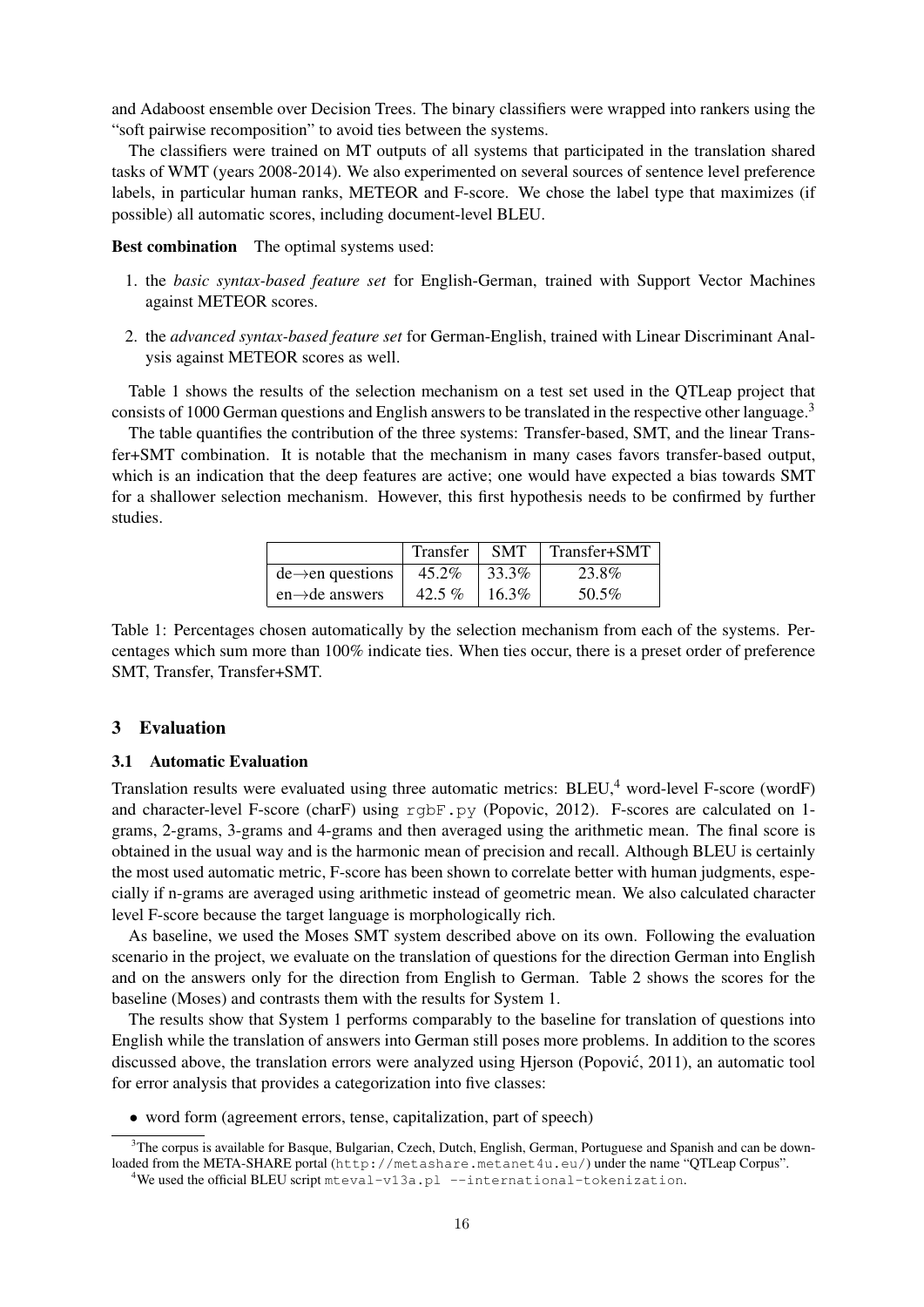|          |             | questions de $\rightarrow$ en | answers en $\rightarrow$ de |
|----------|-------------|-------------------------------|-----------------------------|
| Moses    | <b>BLEU</b> | 43.0                          | 41.7                        |
|          | wordF       | 44.6                          | 42.2                        |
|          | charF       | 64.9                          | 64.7                        |
| System 1 | <b>BLEU</b> | 43.3                          | 33.0                        |
|          | wordF       | 43.8                          | 30.2                        |
|          | charF       | 63.4                          | 57.4                        |

Table 2: BLEU scores, word-level and character-level F-scores for Moses baseline and System 1 translation outputs.

- word order
- omission
- addition
- mistranslation (general mistranslations, terminology errors, style, punctuation and any changes to wording)

For each error class, the tool provides raw error counts together with error rates (raw counts normalized over the total number of words in the translation output). Block error counts and block error rates are calculated as well, where the block refers to a group of successive words belonging to the same error class.

The tool is language independent. It requires the translation output and a reference, both in full form and lemmatized. During the evaluation experiments, it has been observed that there are a number of capitalization errors (or inconsistencies between the reference and the translation), such as "OpenOffice" vs. "openOffice", "VLC" vs "vlc", etc. Therefore we subsequently calculated capitalization error rates as difference between word form error rate of true-cased texts and word form error rates of lower-cased texts that are displayed in the table below. The pure morphological errors are those obtained with lowercased texts. In order to arrive at a fair treatment of the prevalent items in the input such as "File > Save As" or URLs, we have reported block error rates instead of word-level error rates.

The results are presented in Table 3. The error classification results are presented below, in the form of block error rates (lower is better). The error rates read as follows, taking Moses de→enas an example: 12.2% of the word groups in the translation output are mistranslated in comparison to the human reference (i.e. these words are different than the reference words). So, if the system has translated 100 words, ca. 12 (consecutive blocks of) words consist of other words than found in the reference.

|          |                | questions de $\rightarrow$ en | answers en $\rightarrow$ de |
|----------|----------------|-------------------------------|-----------------------------|
| Moses    | form           | 1.2                           | 4.4                         |
|          | order          | 6.5                           | 5.7                         |
|          | omission       | 4.4                           | 4.6                         |
|          | addition       | 2.8                           | 3.7                         |
|          | mistranslation | 12.2                          | 11.9                        |
| System 1 | form           | 1.1                           | 4.0                         |
|          | order          | 5.6                           | 5.6                         |
|          | omission       | 3.4                           | 3.0                         |
|          | addition       | 3.6                           | 7.4                         |
|          | mistranslation | 12.8                          | 13.5                        |

Table 3: Class error rates for Moses and System 1 translation outputs.

When going from Moses to System 1, this automatic analysis indicates that the number of morphological errors, reordering errors and omissions goes down slightly while the number of mistranslations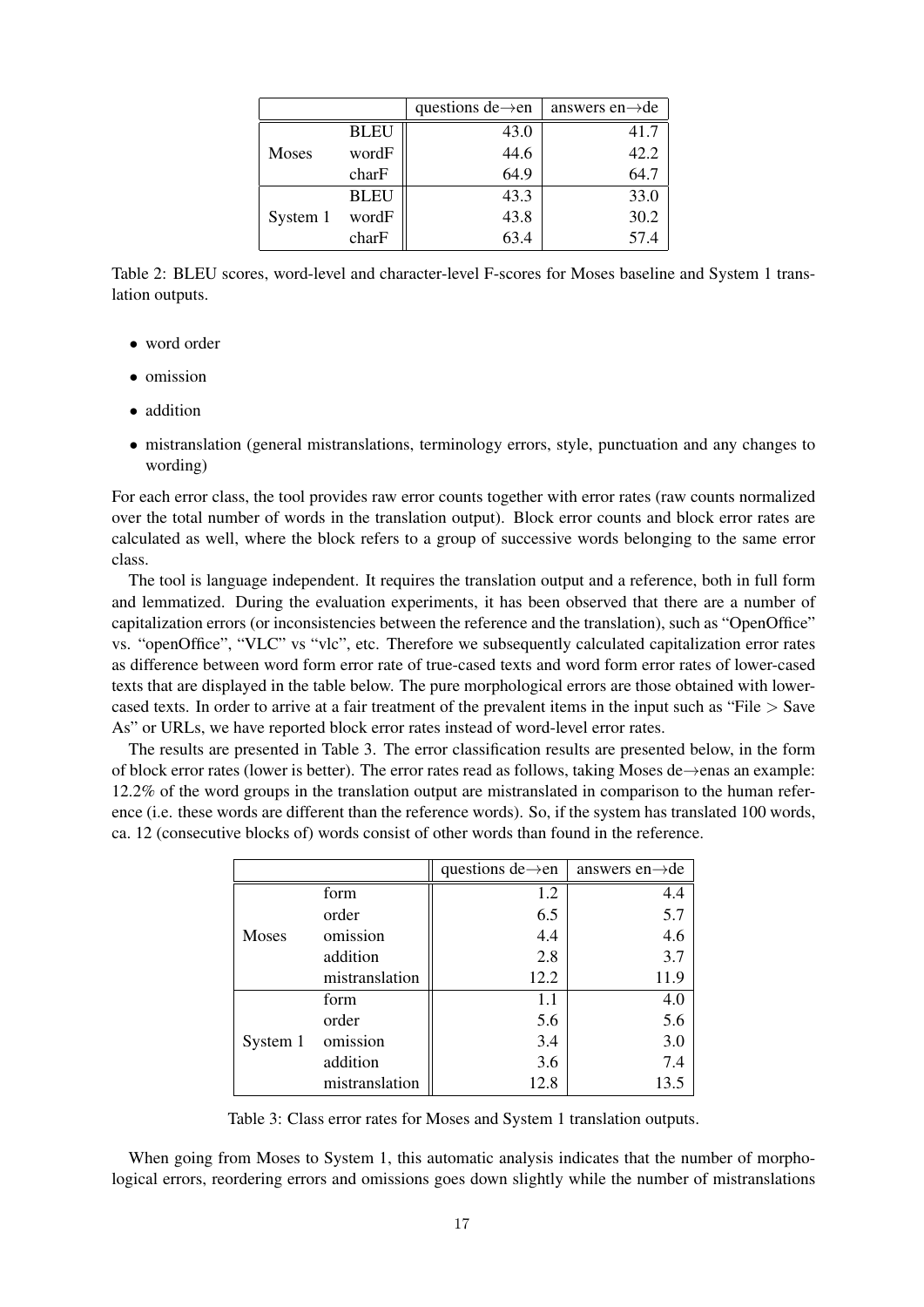(lexical errors) goes up. The most striking difference is the increase in additions when translating into German which almost doubles. The reason for this might be that deeper systems produce structurally different translations that do not match the reference translations. This needs to be analysed in more detail.

### 3.2 User Evaluation

Finally, we also evaluated the performance of System 1 compared to the Moses baseline in a task-based user evaluation performed by volunteers that will be published in this volume (Del Gaudio et al.). Explained briefly, users were presented a technical question (in German) in a web interface, a German reference answer and answers translated from English by Moses and System 1 in random order. They had to indicate which MT answer is better or if both are the same given these options (where A and B are the two systems, respectively):

- i A is a better answer than B
- ii B is a better answer than A
- iii A and B are equally good answers
- iv A and B are equally bad answers

100 question-answer pairs were judged by three volunteers. If we lump ties (i.e., iii and iv) together, the central (averaged) results of the user evaluation are:

- System 1 has been judged better than Moses in 17.3% of cases (i)
- System 1 has been judged better or same as Moses in 75.5 % of cases (i+iii+iv)

Given that, for translation into German, the BLEU score of System 1 is more than 8 points worse than that of Moses, further detailed investigation is needed to interpret these results.

# 4 Summary and outlook

In this paper, we've described a first experimental systems that combines deep and shallow MT components in different hybrid combinations. The goal is to explore various ways of using "deeper" information for translation between English and German. Evaluation has shown that the hybrid system performs comparably to an SMT baseline for some tasks, yet shows worse performance on others. A small user evaluation has shown promising results. In the future, various experiments and improvements are possible and foreseen, starting from improving the transfer-based system (handling of lexical items such as terminology, MWEs, untranslatables, and robustness of parsing), the serial combination (e.g., improved disambiguation), and moving up to more detailed analysis and testing and improvement of the selection mechanism (e.g., integrating more linguistic information from external parsing).

# Acknowledgments

This paper has received funding from the European Union's Seventh Framework Programme for research, technological development and demonstration under grant agreement no 610516 (QTLeap: Quality Translation by Deep Language Engineering Approaches). We are grateful to the anonymous reviewers for their valuable feedback.

# References

Juan A. Alonso and Gregor Thurmair. 2003. The comprendium translator system. In *Proceedings of the Ninth Machine Translation Summit*, New Orleans, LA, September.

Eleftherios Avramidis, Lukas Poustka, and Sven Schmeier. 2014. Qualitative: Open source python tool for quality estimation over multiple machine translation outputs. *The Prague Bulletin of Mathematical Linguistics*, 102(1):5–16.